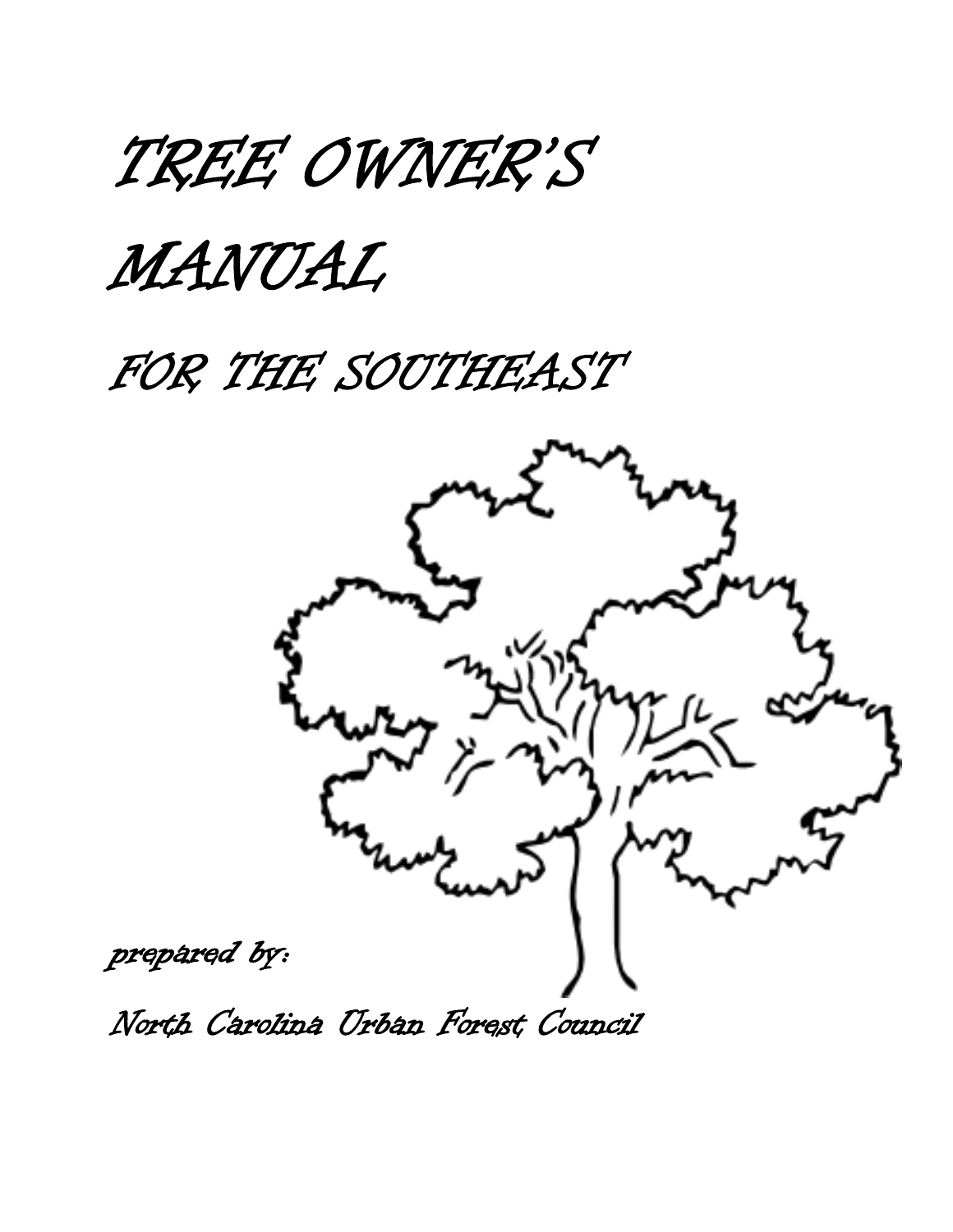## IMPORTANT CONSIDERATIONS:

CALL BEFORE YOU DIG! JUST DIAL 811 FOR FREE UTILITY MARKING.

**NEVER PRUNE TREES/BRANCHES WITHIN 10 FEET OF UTILITY** LINES (Call your local utility).

**KEEP MACHINERY AWAY FROM TREES, PARTICULARLY AROUND** TRUNK AND ROOTS.

**OF DO NOT WRAP WIRE, STRING OR PET LEASHES AROUND TRUNK** OR BRANCHES. DO NOT NAIL OR SCREW ANYTHING INTO TREE.

*DO NOT TOP YOUR TREE.* 

**EMPLE A CERTIFIED ARBORIST FOR ALL YOUR TREE CARE. BE SURE** THEY HAVE GENERAL LIABILITY INSURANCE AND ARE BONDED.

CHECK WITH YOUR CITY OR TOWN FOR ANY LAWS REGARDING PLANTING, PRUNING OR REMOVAL OF TREES (PARTICULARLY THOSE THAT MAY BE ON PUBLIC RIGHT-OF-WAY).

**IF YOU MUST GET OFF THE GROUND TO TRIM A TREE, IT IS TIME** TO HIRE A CERTIFIED ARBORIST TO DO THE PRUNING FOR YOU.

**DO NOT LET CHILDREN CLIMB TREES WITHIN 25' OF POWER** LINES.

Look for this symbol for special tips or warnings!

SAVE THIS MANUAL AS A REFERENCE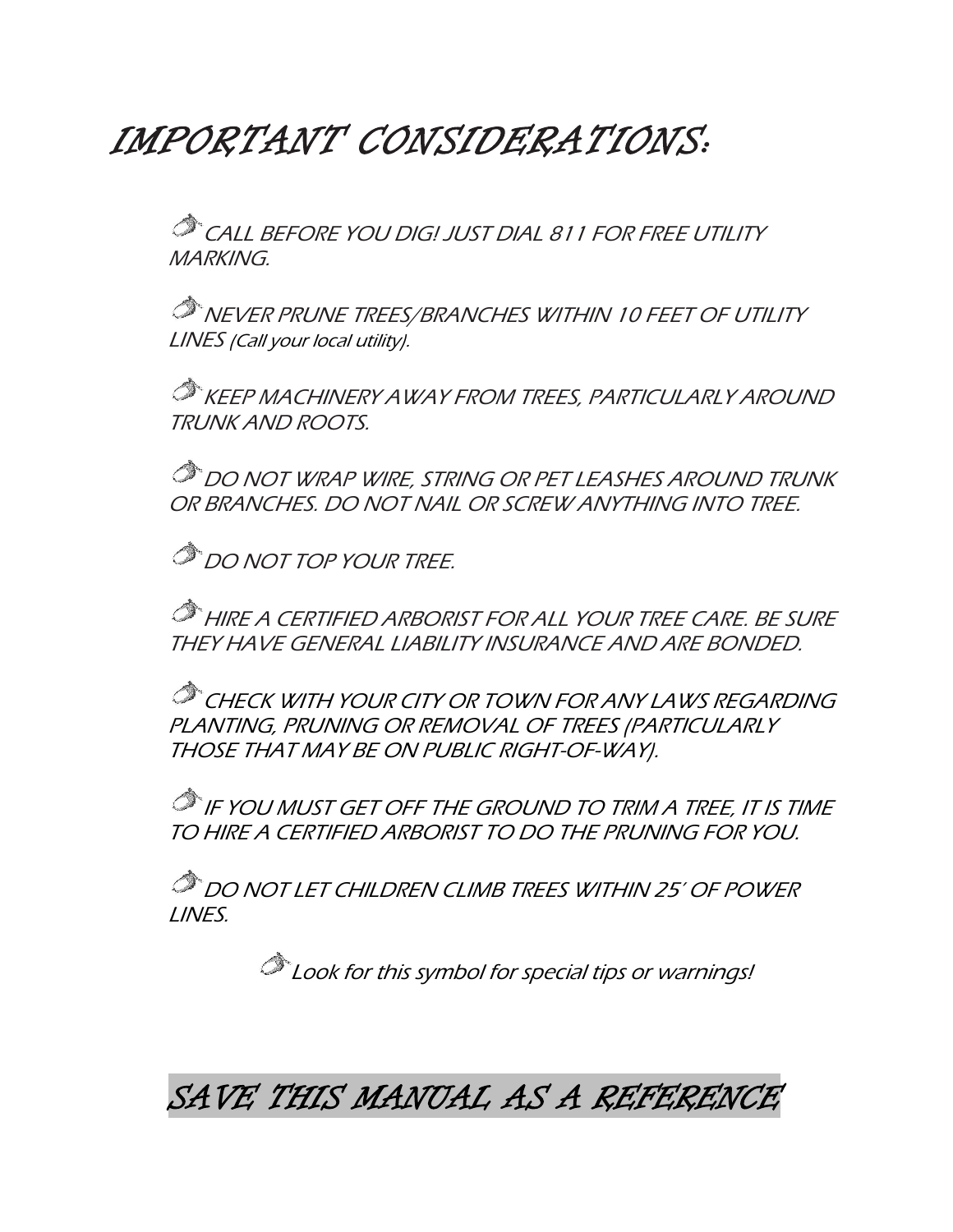Deciduous tree- loses leaves in autumn



**Roots**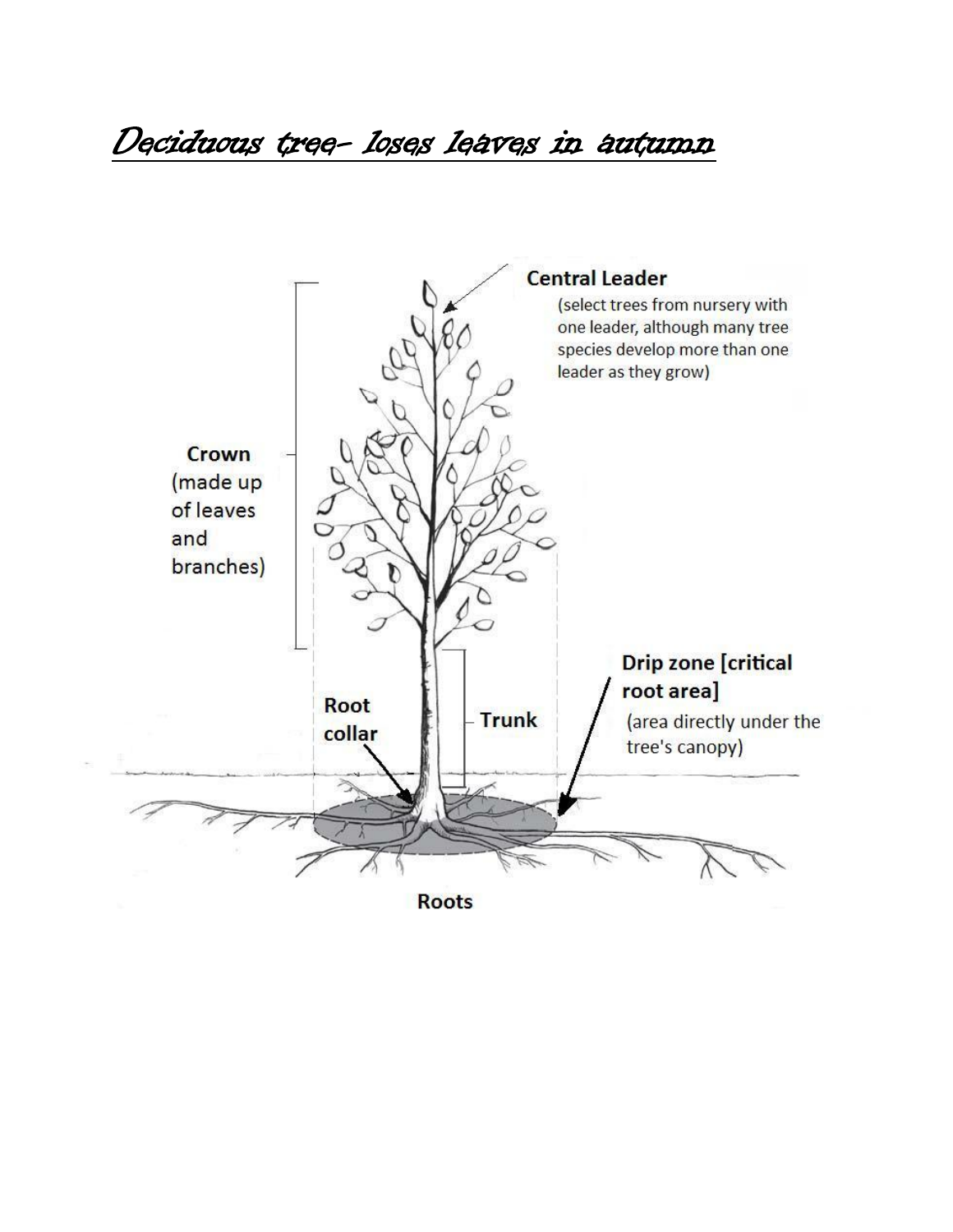Evergreen tree-retains leaves all year long

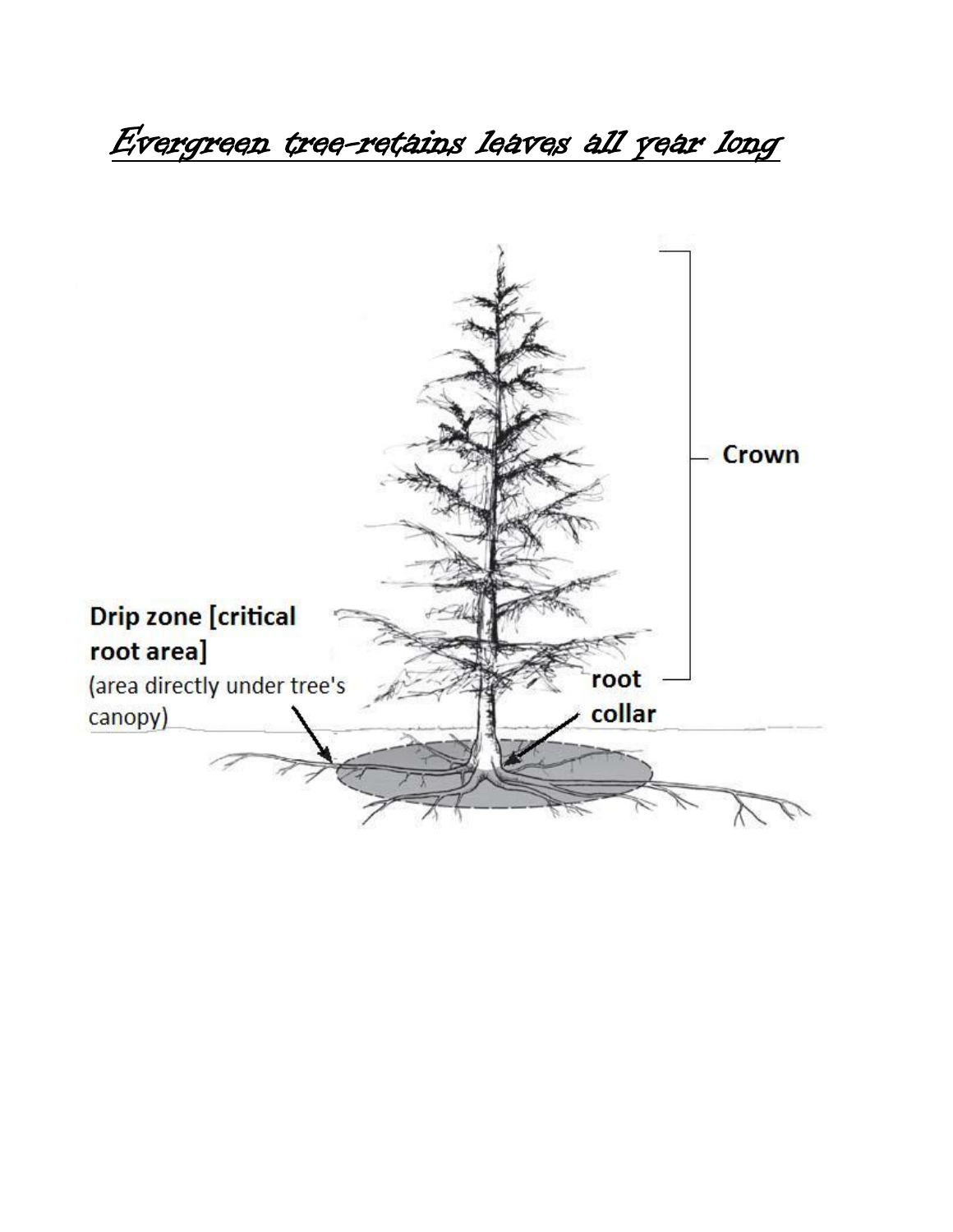Buying a Tree

#### What species should you plant?

Consider the following:

- $\checkmark$  Check with your community public works or parks/recreation department for information regarding preferred tree species and related information.
- $\checkmark$  Seek advice from local professionals, including your county extension agent.
- $\checkmark$  Assess your site conditions.
	- o Location: site appropriately with regards to structures and utilities
	- o Cold hardiness: select tree suitable to your region, considering both cold and heat
	- o Soil: get a soil test done to assess pH and nutrient content; assess drainage; and determine soil structure (compacted or loose?)
	- o Exposure: amount of sun and wind
- $\checkmark$  What are you looking for in a tree?
	- o Flowers/fruit
	- o Fall color
	- o Function: reduces energy costs, shade, screening, specimen, attracts wildlife

Mature size: remember trees grow, so be sure there is sufficient horizontal and vertical space to allow your tree to reach its genetic potential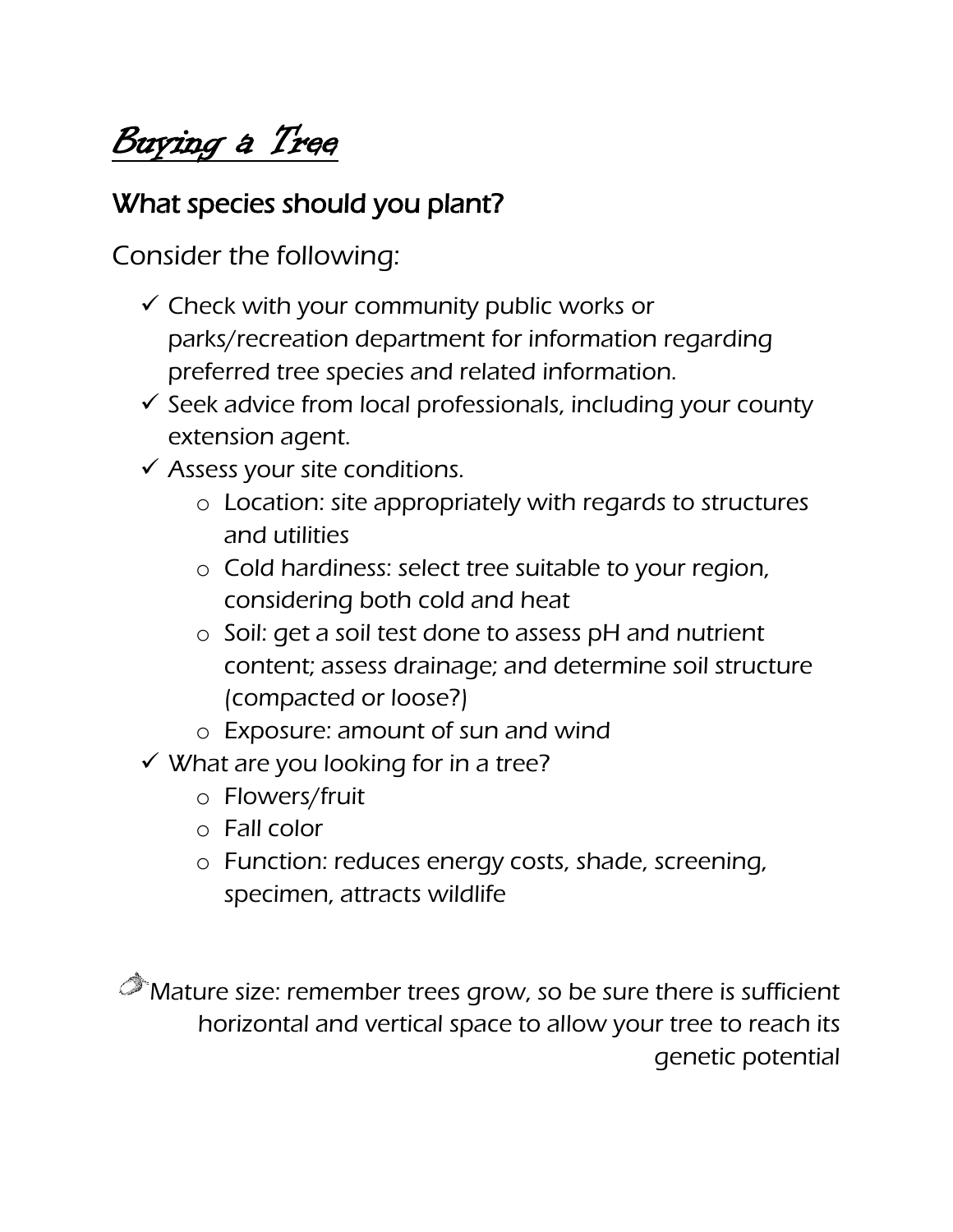Selecting High Quality Stock

## Nursery Packaging

#### Roots

Nurseries typically produce trees in one of the following ways:

ball & burlap

containerized

bare root







Trunk and branches

Tree may be bundled to protect it during shipment:

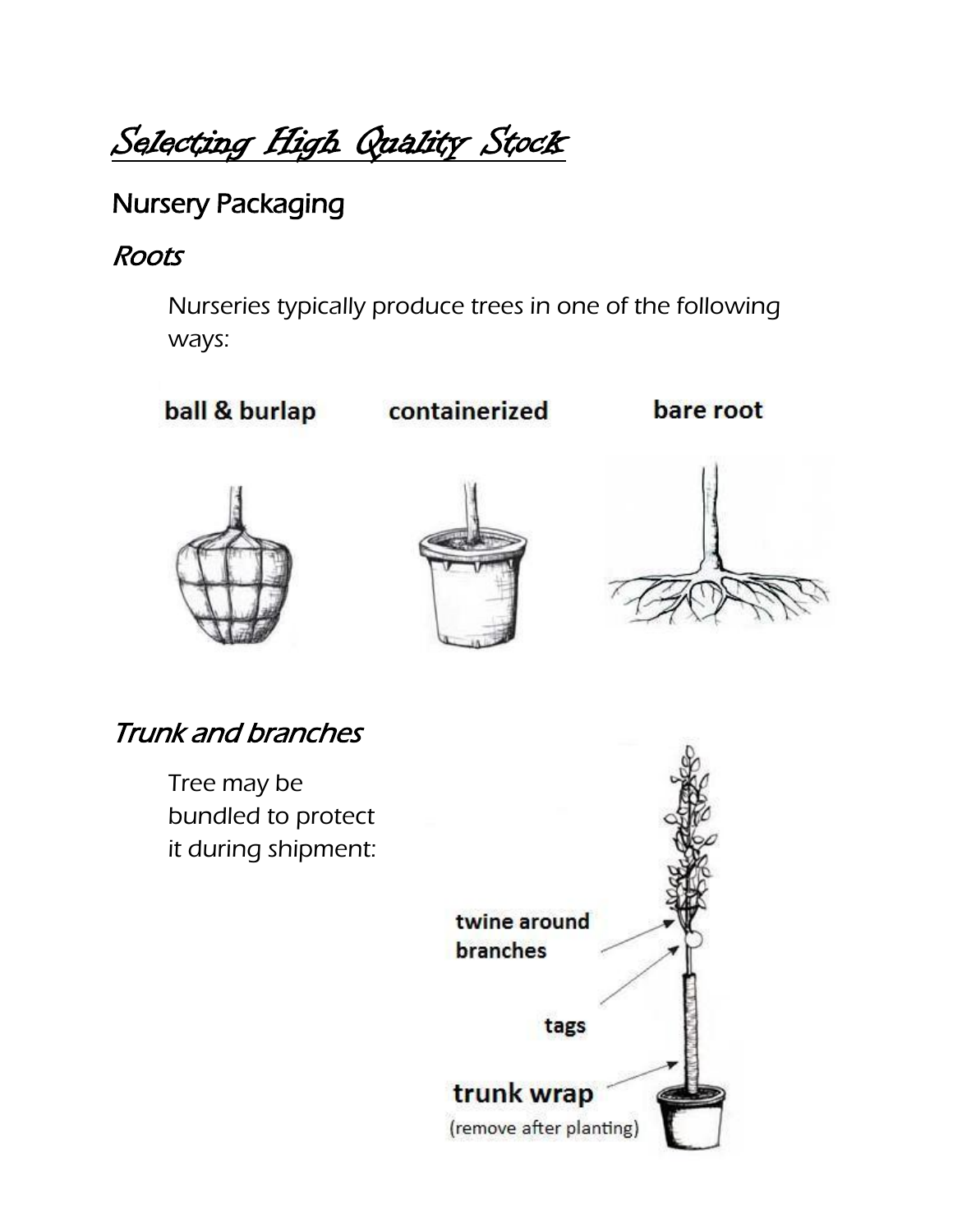### Tree Quality

 least 60% of total tree and 75% for evergreen inere should be no more than .<br>3" inches of soil on top of roots, you may nave to serape son awa<br>to find them. If you cannot find İ, Crown height should be at height for deciduous stock trees. leaders, be sure you can remove it without leaving a large hole in crown. Be sure the trunk is not damaged, is centered in root ball and is not loose. Look for trunk flare. There should be no more than 2 you may have to scrape soil away top most roots, select another tree.

Look for one central leader; if there are two

Look for these qualities whether you are buying a ball and burlap tree or one grown in a container.

It is always a good idea to record the following information about your tree: where and when you purchased it, warranty period, species and any other key information about its care or features.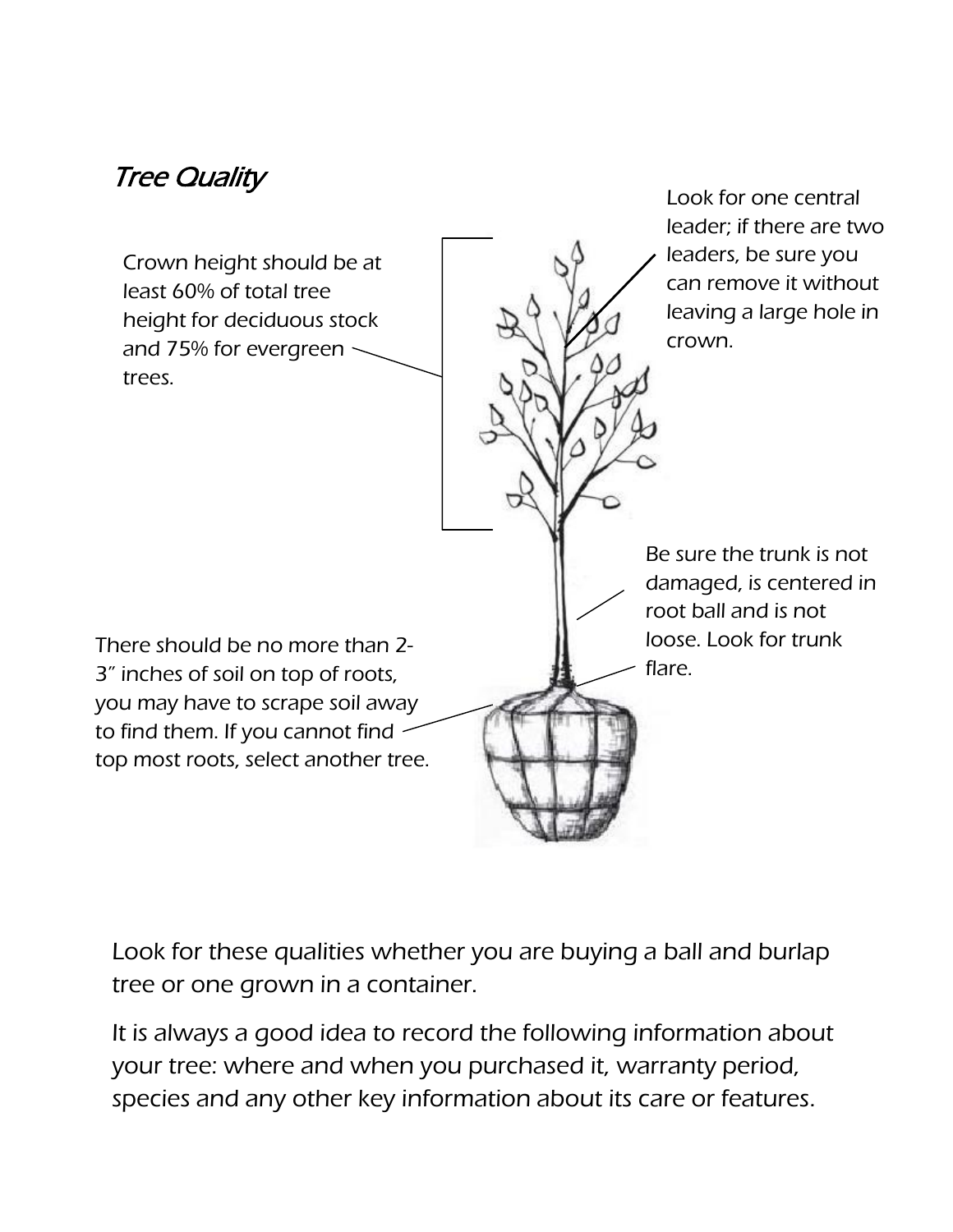Transporting Your Tree

- $\checkmark$  It is easiest to move your tree with the branches tied, so ask the nursery to do this for you.
- $\checkmark$  Do not lift tree by the trunk, always lift by the root ball or container.
- $\checkmark$  Never carry any plants that are in full leaf in an open truck bed or car trunk without first wrapping them with a sheet, burlap or a tarp.



 $\bullet$  If you are transporting a big load of

plants, a tarp is the easiest way to protect them from windburn and drying, until you get them home.





 $\check{\;}$ Once you get your tree home, you can tip a containerized tree on its bottom edge and roll it. Two people may be able to carry a ball and burlap tree with a sling (if it is not too heavy). A ball cart can get any big tree where you want it in the landscape very easily!

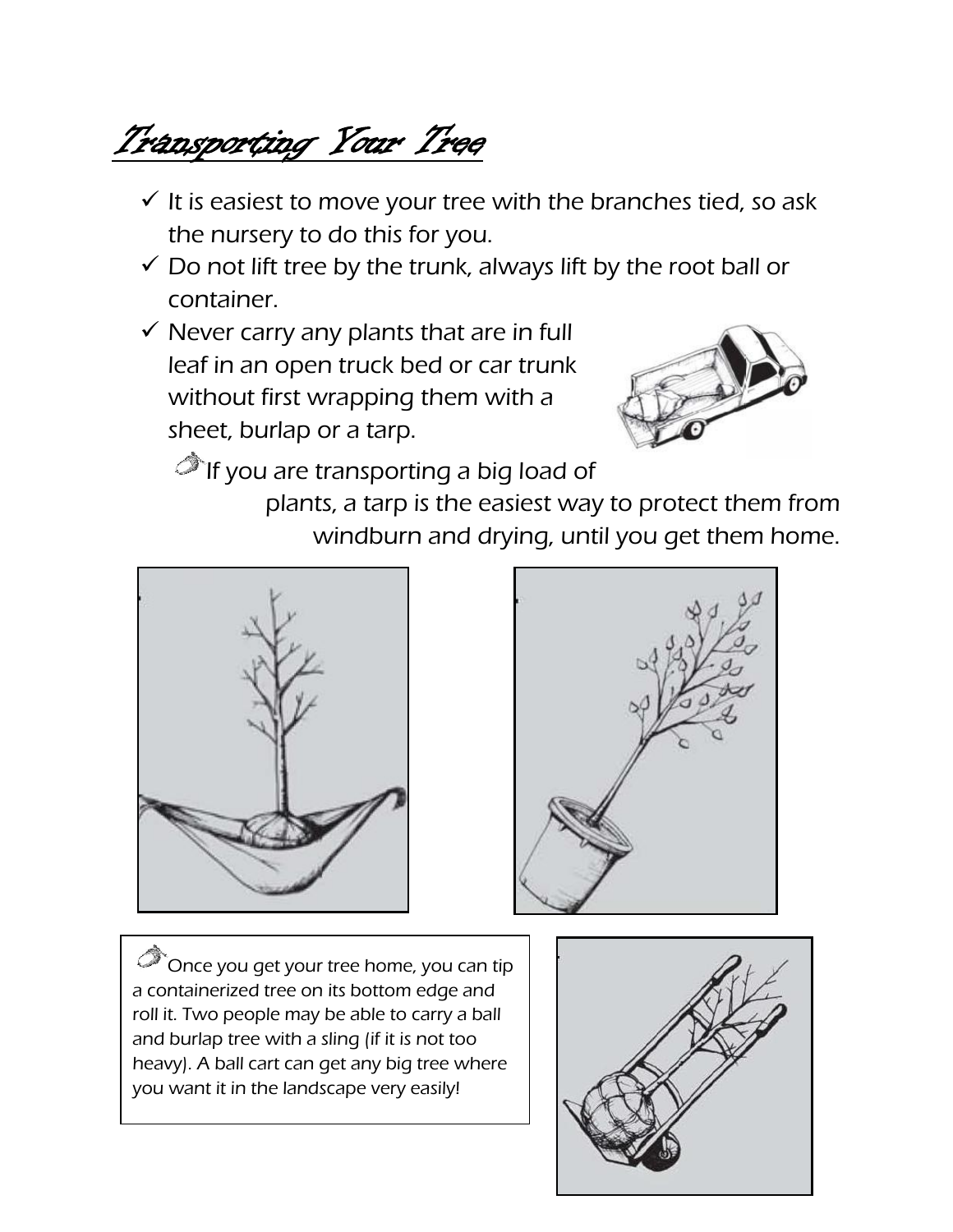- $\checkmark$  If you cannot plant your tree right away, store in a shady spot and keep ball watered.
	- o Bare root trees need extra protection: pack wet newspaper, sawdust or mulch around the roots and wrap in a plastic bag. It is best to plant bare root trees within 2 days so the roots do not dry out.
	- o Ball and burlap trees should be stored with mulch, plastic or a tarp around the root ball to prevent drying.



**Make sure not to damage the trunk of the tree, as any wound** can cause permanent damage and potentially reduce life span!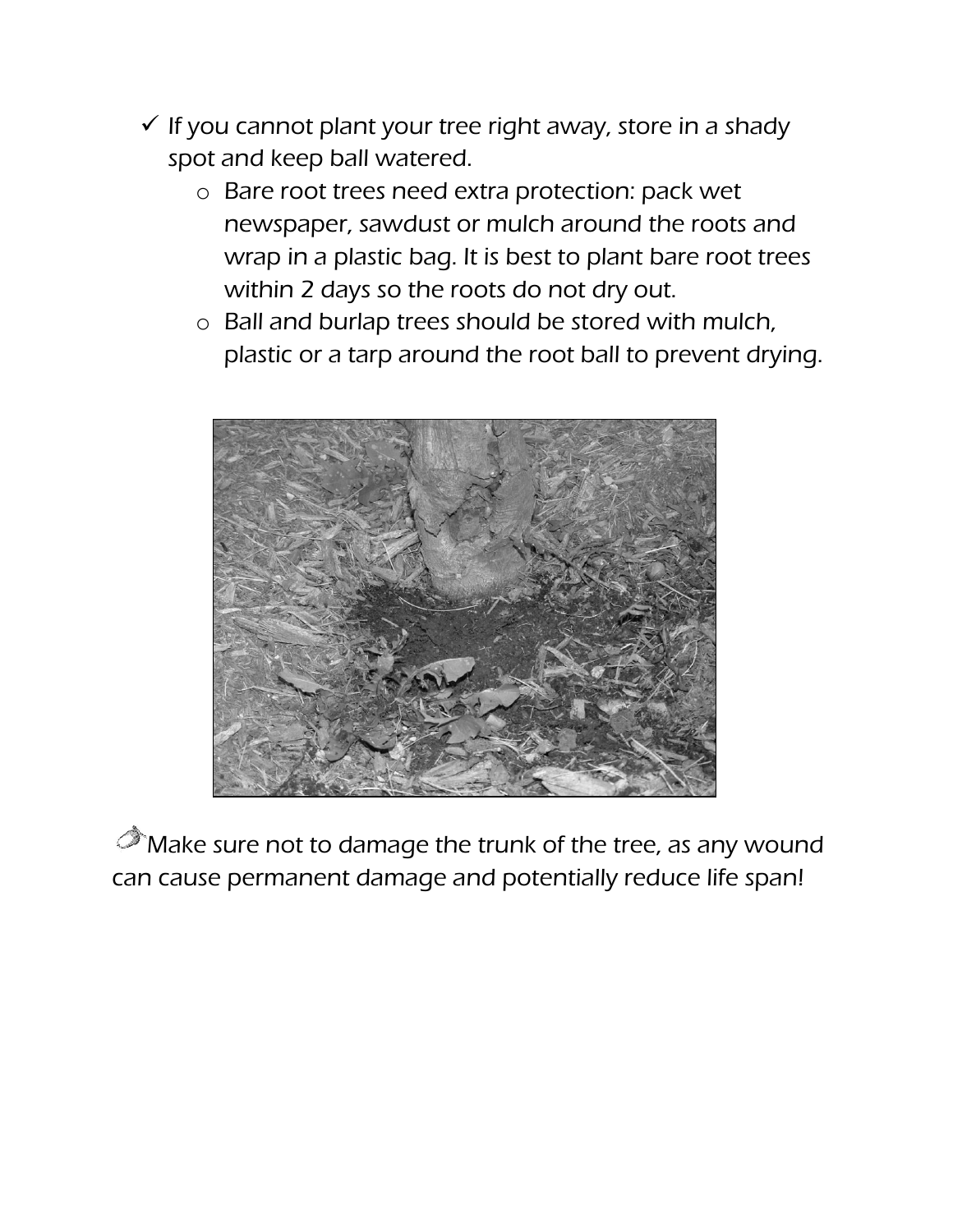Pre-Installation Steps (Planting Preparation)

#### Step #1: Check for any Aboveground Obstacles

- $\checkmark$  Do not plant your tree where it will interfere with buildings, overhead utility lines, pavement, or intersection sightlines as a young tree or as it matures.
- $\checkmark$  Plant your tree: 3' from pavement or fencing; 15' from buildings; and 25' from overhead utility wires, if the tree will reach a height above 30'.

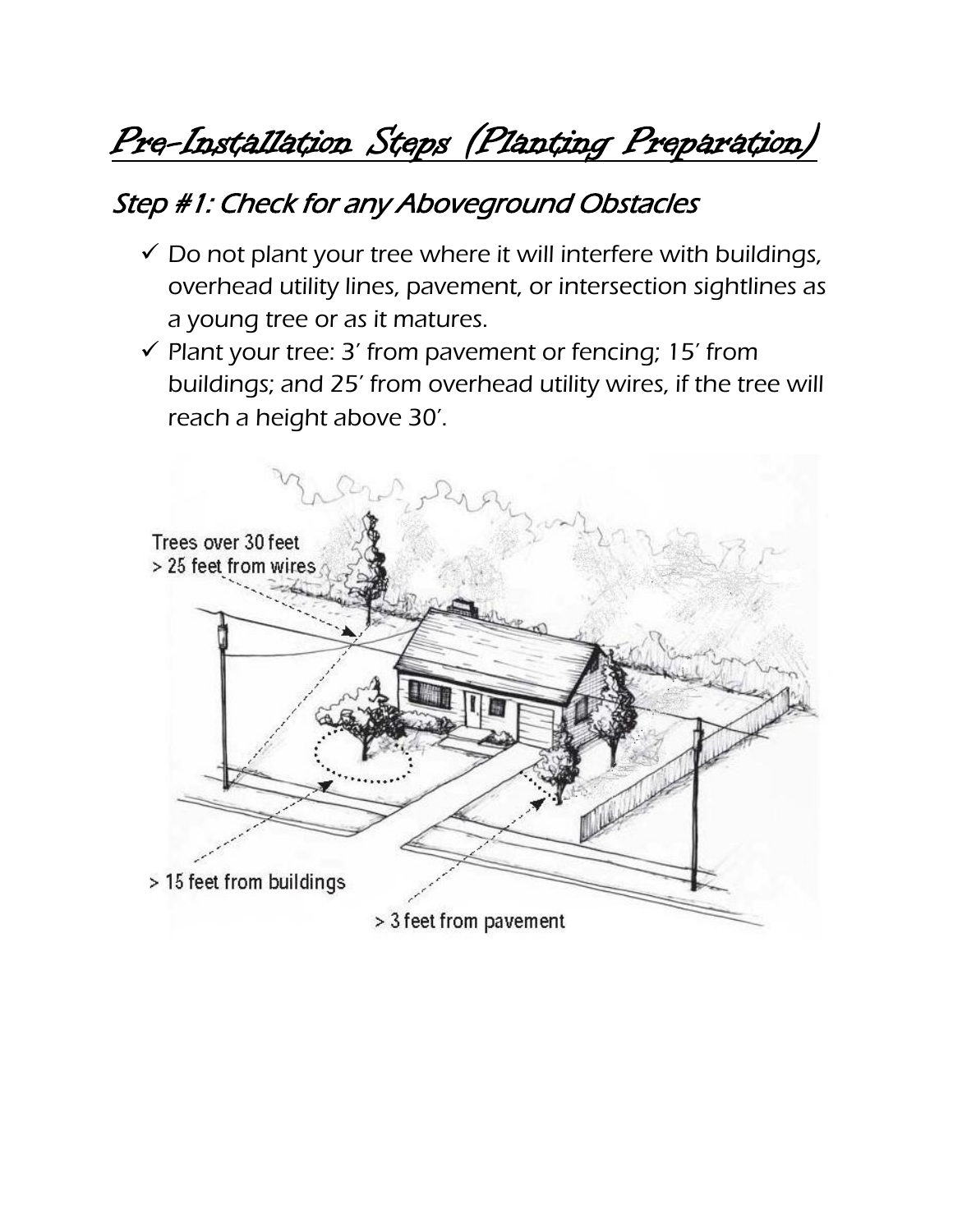## Step #2: Check below ground

- $\checkmark$  By law, you must call before you dig.
	- o At least 72 hours prior to digging, call the underground utility locating service in your area. 1-888-258-0808
	- o This is typically a free service.

 $\bullet$  It takes less than a second to receive a deadly electric shock.

## Step #3: Check your local ordinances.

- $\checkmark$  Many communities have ordinances that govern tree planting, care and removal.
- $\checkmark$  Check with your community public works or parks/recreation departments for information regarding preferred tree species and related information. Your community may even have a treeplanting program.
- $\checkmark$  Check at your local government offices to be sure you are complying with the local ordinances.

## Step #4: make sure you have the tools you will need to plant your tree properly.

Gather the following:

1. Shovel, sharp knife (scissors), by-pass pruning shears and a soil knife (optional)

2. Water

by-pass pruners



### Will you plant your tree on public property?

\_\_\_\_\_\_\_\_\_\_\_\_\_\_

Public trees are located on municipal property or within the right-ofway (ROW), regardless of who planted them.

The ROW typically follows along the street, alley or highway and may reach as far as \_\_\_\_\_ feet beyond the pavement. This includes the "tree lawn", the grassy area between the curb and sidewalk.

The municipality owns and controls the trees growing in this location, even if you mow the grass.

Within the public ROW, the municipality controls the type of trees planted, where they are located, and their maintenance. You must get permission to plant anything in the public ROW.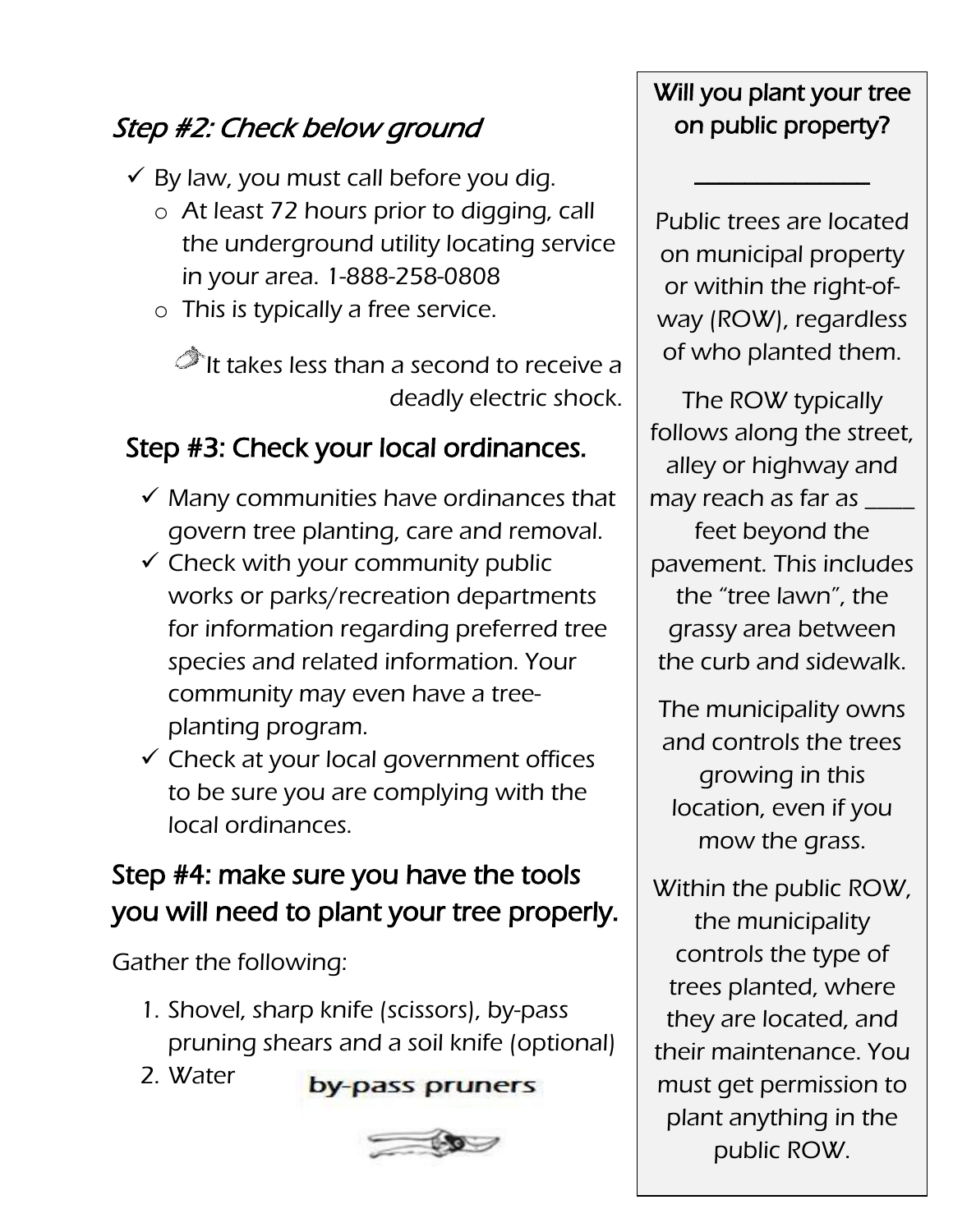- 3. Mulch (about 3-4 cubic feet, one or two bags)
- 4. Large-gauge wire cutters if planting a ball and burlap tree

## Planting Procedure

## Step #1:

- $\checkmark$  Move tree to the planting location and remove trunk wrap if present.
- $\checkmark$  Remove twine from crown and any labels.

## Step #2:

 $\checkmark$  Prune only broken or dead branches, or those that are rubbing. If there is more than one central leader, select the healthiest one and remove the other.

**Trees need leaves to produce carbohydrates (food) to help** them recover from transplanting shock.

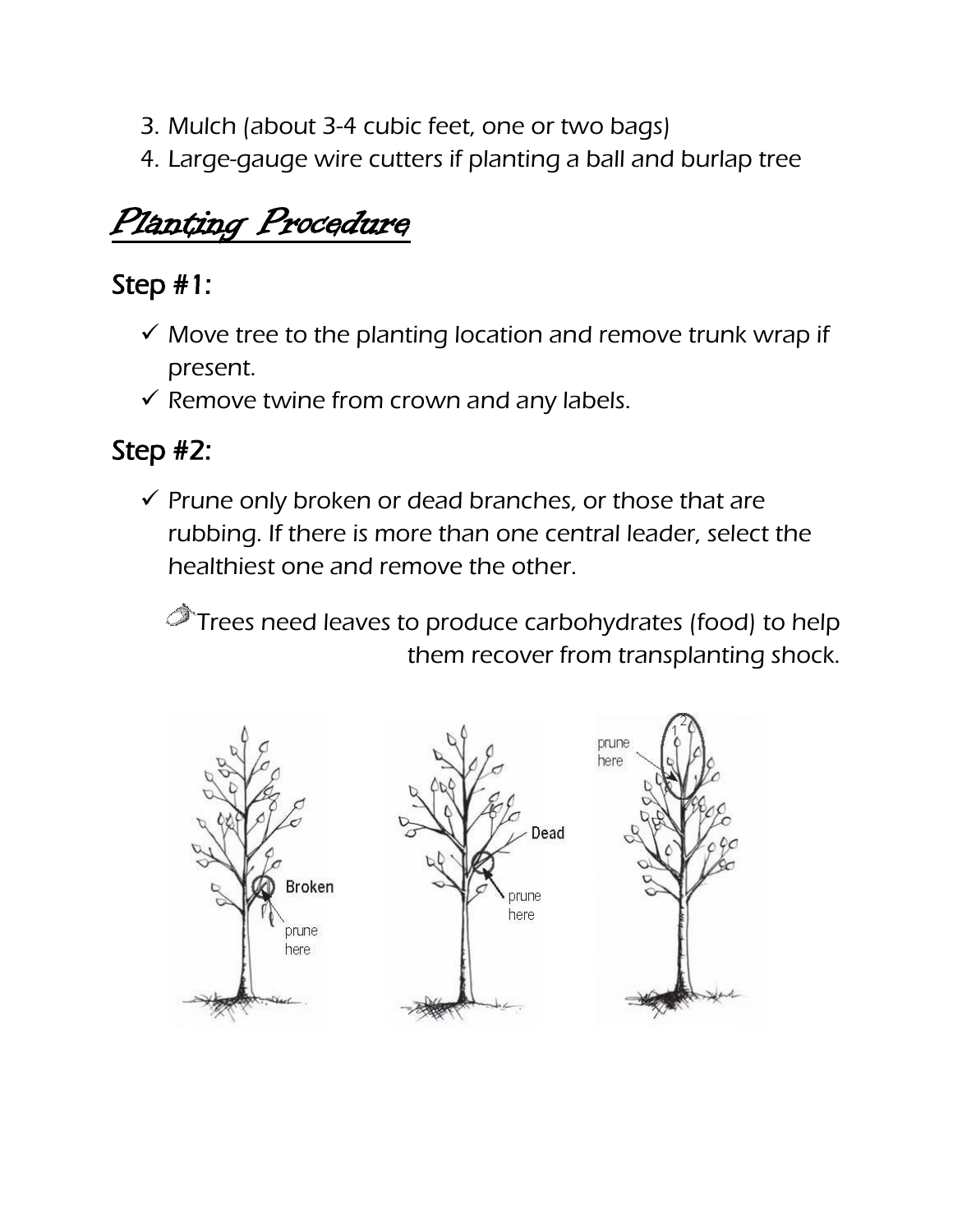### Step #3:

- $\checkmark$  Determine how big the hole should be. Do this by measuring the ball. You can use a measuring tape, yardstick or the shovel handle for a good approximation.
- $\checkmark$  Dig the hole only as deep as the root ball and at least 2-3 times wider.

#### Bare root trees:

- $\checkmark$  Dig a shallow hole with a small mound in the middle. The hole should be only deep enough to accommodate the root system.
- $\checkmark$  Remove any protective covering from the roots.
- $\checkmark$  Place tree in the hole, setting the trunk on top of the mound, and spread the roots out into the hole. Make sure the tree's "best side" faces towards your visitors.
- $\checkmark$  Begin shoveling soil into the hole, holding the tree straight. Fill planting hole about half way, and then waterin. Finish adding soil to finished grade. Be sure there are no air pockets.
- $\checkmark$  DO NOT tamp soil into hole with feet or tamper. This compacts soil and makes it more difficult for roots to spread into surrounding soil.
- $\checkmark$  Make a small berm around the outside edge of the hole to help direct water toward roots.
- $\checkmark$  Bare root trees may need staked (seeing staking section,  $pg.$   $\Box$

small mound to support trunk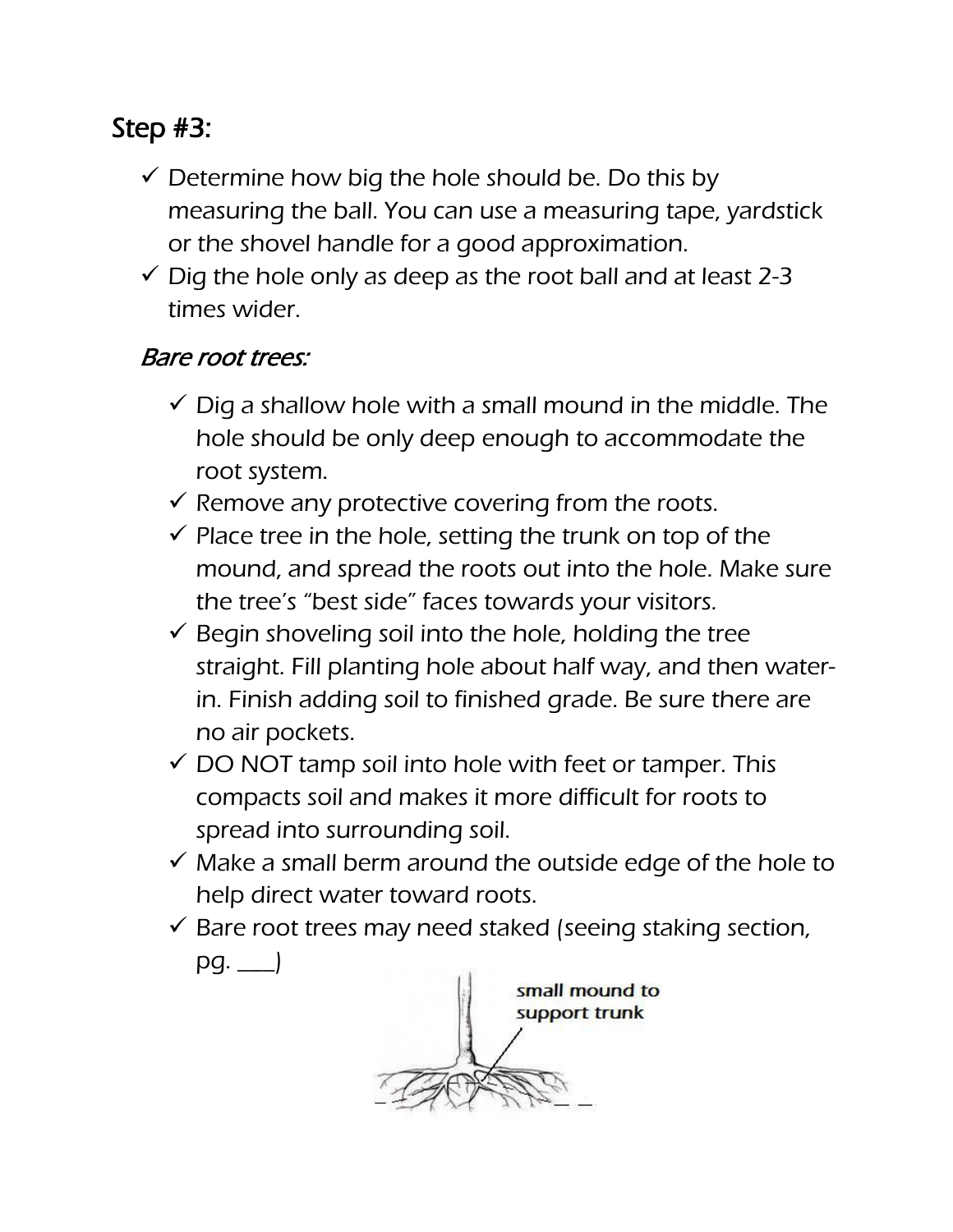#### Containerized trees:

- $\checkmark$  Remove the container. Feather roots out from the ball (A soil knife is a great way to accomplish this!) and cut any girdling, kinked or circling roots.
- $\checkmark$  Place tree in the hole. Make sure the tree's "best side" faces towards your visitors. Fill planting hole about half way, and then water-in. Finish adding soil to finished grade. Be sure there are no air pockets.



roots featherout from ball

- $\checkmark$  DO NOT tamp soil into hole with feet or tamper. This compacts soil and makes it more difficult for roots to spread into surrounding soil.
- $\checkmark$  Make a small berm around the outside edge of the hole to help direct water toward roots.

#### Ball and burlap trees:

 $\checkmark$  Remove the pinning nails, burlap and twine from just the top of the root ball. If you cannot see the trunk flare (trunk appears to go straight down into root ball), use the soil knife to remove soil from top of the ball. Look for the main roots. Once found, do not remove any more soil.



- You should not have to remove more than 2-3" of soil.  $\checkmark$  Place tree in hole, by gently rolling it in. Ball and burlap trees
- are typically very heavy! Make sure the tree's "best side" faces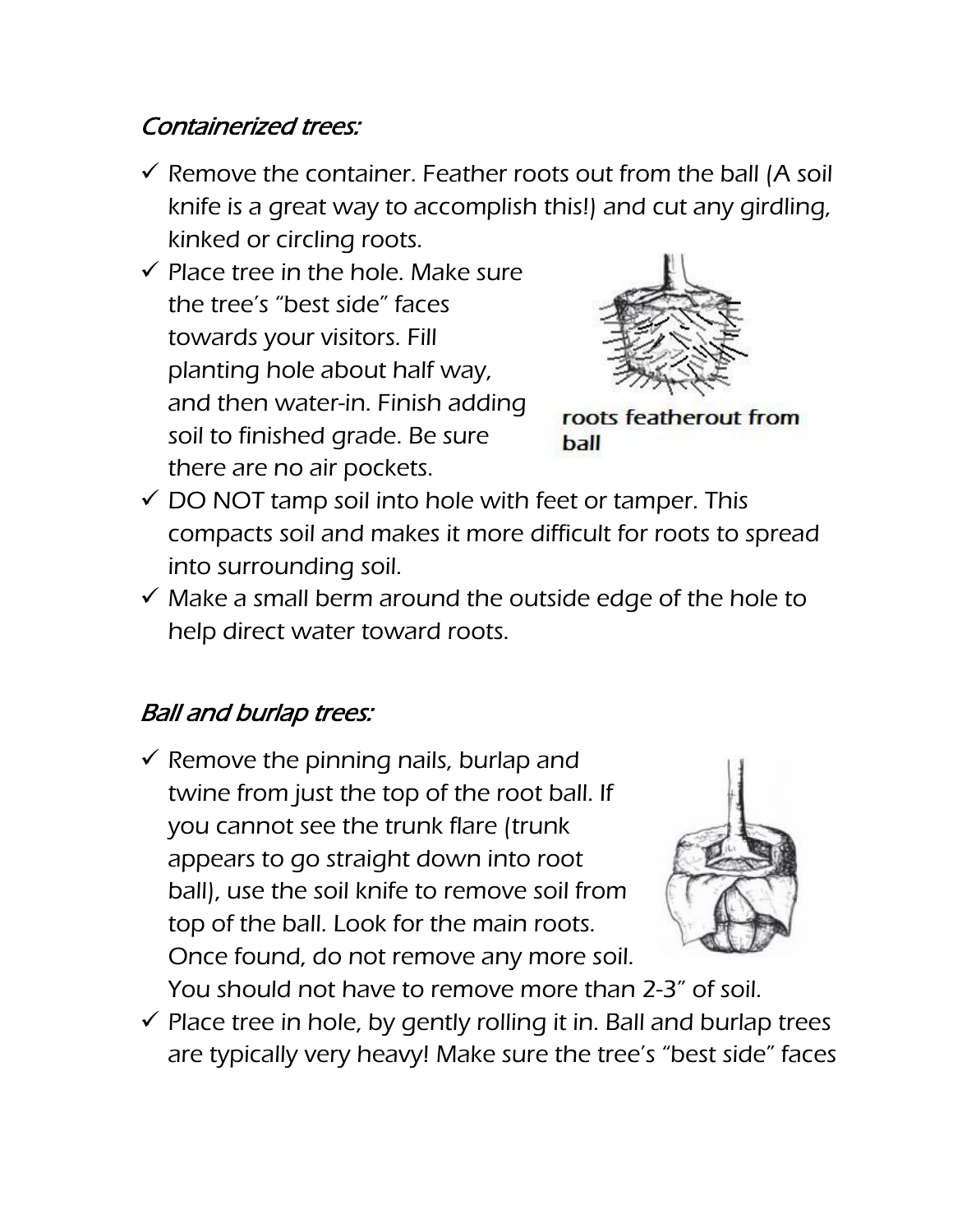towards your visitors. Roots should be at the same level as surrounding soil (grade) or 2-3" above.



 $\checkmark$  Once complete, remove pinning nails, pull burlap from the top  $\frac{1}{2}$  of the root ball, and cut off the top half of the wire basket. The remainder of the basket will not cause the tree any problems and helps keep the ball intact.

- $\checkmark$  Prune any kinked or girdling roots.
- $\checkmark$  Fill planting hole about half way, and then water-in. Finish adding soil to finished grade. Be sure there are no air pockets.
- $\checkmark$  DO NOT tamp soil into hole with feet or tamper. This compacts soil and makes it more difficult for roots to spread into surrounding soil.
- $\checkmark$  Make a small berm around the outside edge of the hole to help direct water toward roots.



### Step #4

Water your tree very well and then every few days after planting. Water at least once per week, if there is no rain.

### Step #5

Put a -4"layer of mulch around the tree, making sure bark is not piled around trunk. Make a berm with the mulch at edge of planting hole to direct water towards tree roots. Never mound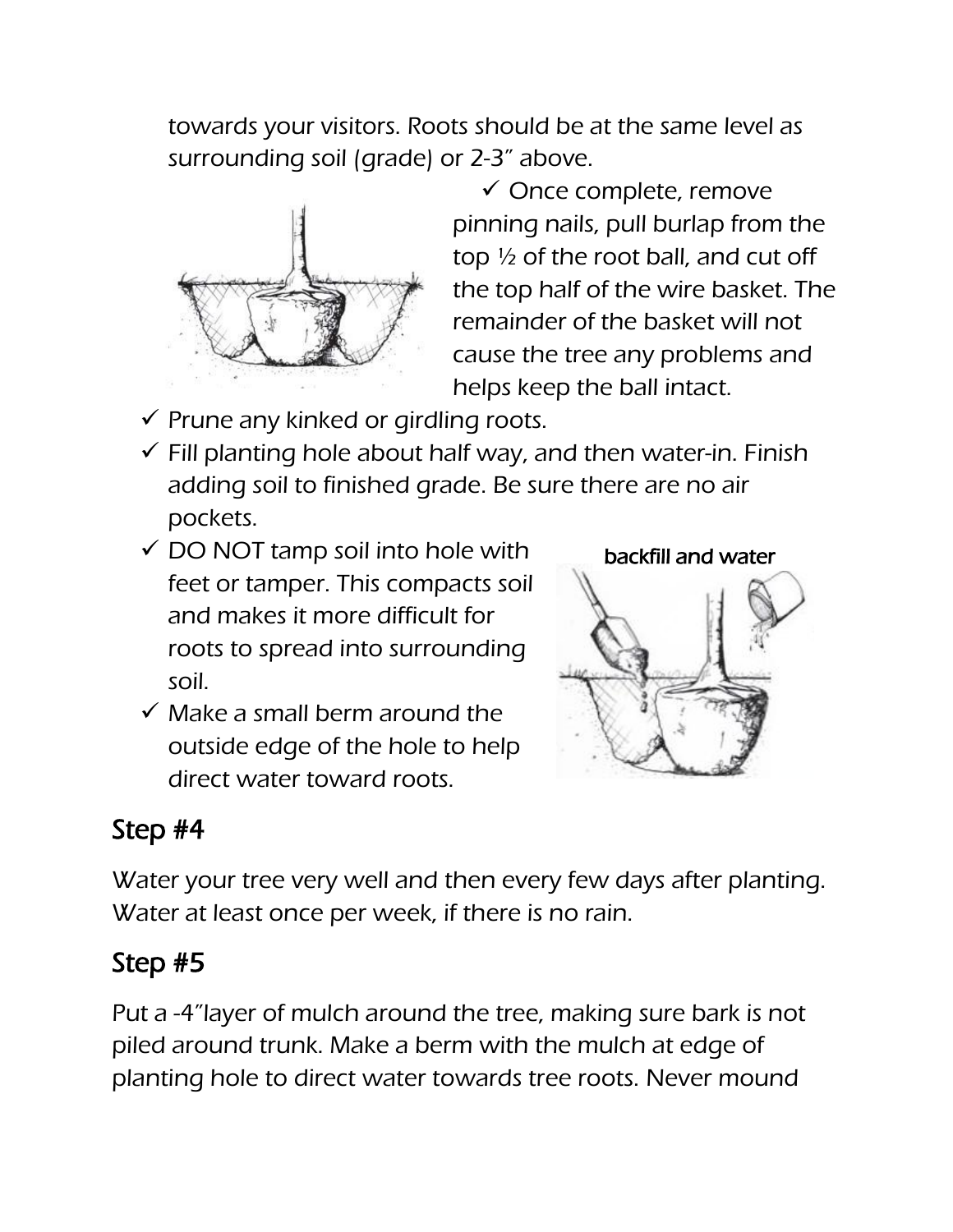mulch up around the trunk. This may lead to animal or disease problems. There are many types of mulches available. Buy from a reputable seller, choosing the one that appeals to you. The best mulch is organic and breaks down quickly to add organic matter to the soil. Some of the preferred mulches are pine bark, pine straw, triple-shredded hardwood, and cypress. Colored mulches are fine, but many of these take a long time to break down.



Mulch breaks down slowly, adding organic matter to the soil. There should never be more than 4" of mulch at any one time.

## Step #6

Young trees often have thin bark that animals and equipment, such as mowers and string trimmers can damage. To prevent wounding and the long-term damage this causes, install a plastic tube or wrap, or hardware cloth around the lower 1-3' of the trunk. The wrap should be loose enough to allow the tree to

grow. Push the tube or wire into the ground or mulch about ½". You can use trunk protection year round, but you should definitely use it during the winter months.

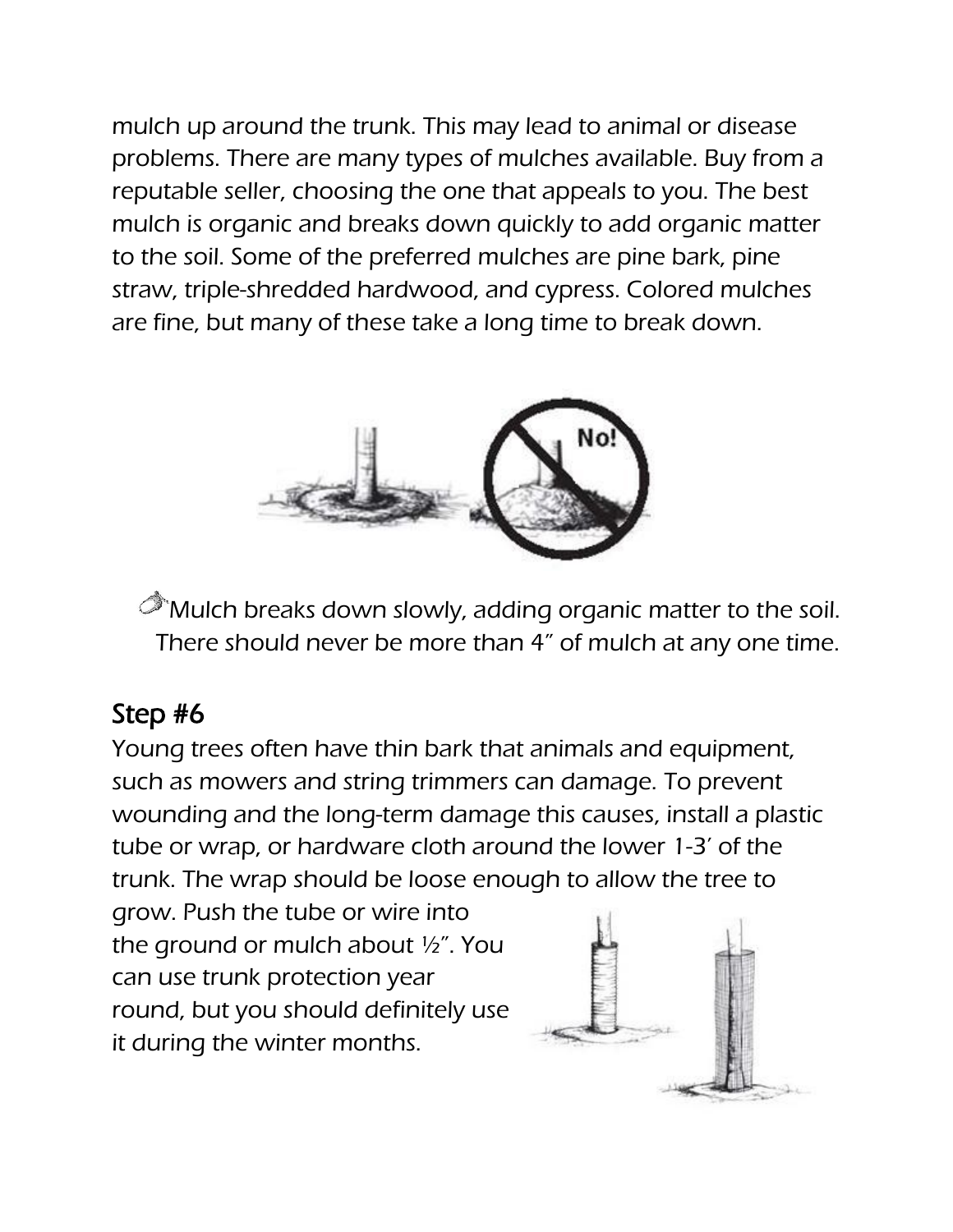## Watering

Proper water is the single most important thing you can do to ensure a long life for your tree. The first 3 years of the tree's life is critical, as this is when the tree is establishing in its new home and may be more susceptible to stressors, such as drought, insects and diseases.

## How Often?

How often depends on soil drainage. Soils that drain quickly, such as sands, will require more frequent watering with less water than soils that drain more slowly, such as clays.

Apply about 5 gallons of water per caliper inch (diameter of trunk at 6" above the root ball), watering where the roots are- within the drip zone.

## When?

Start checking soil moisture in spring and continue until the soil freezes.

Even mature trees can use some water during a prolonged drought. Apply water within the drip line with a soaker hose, allowing the water to infiltrate slowly over a long night.

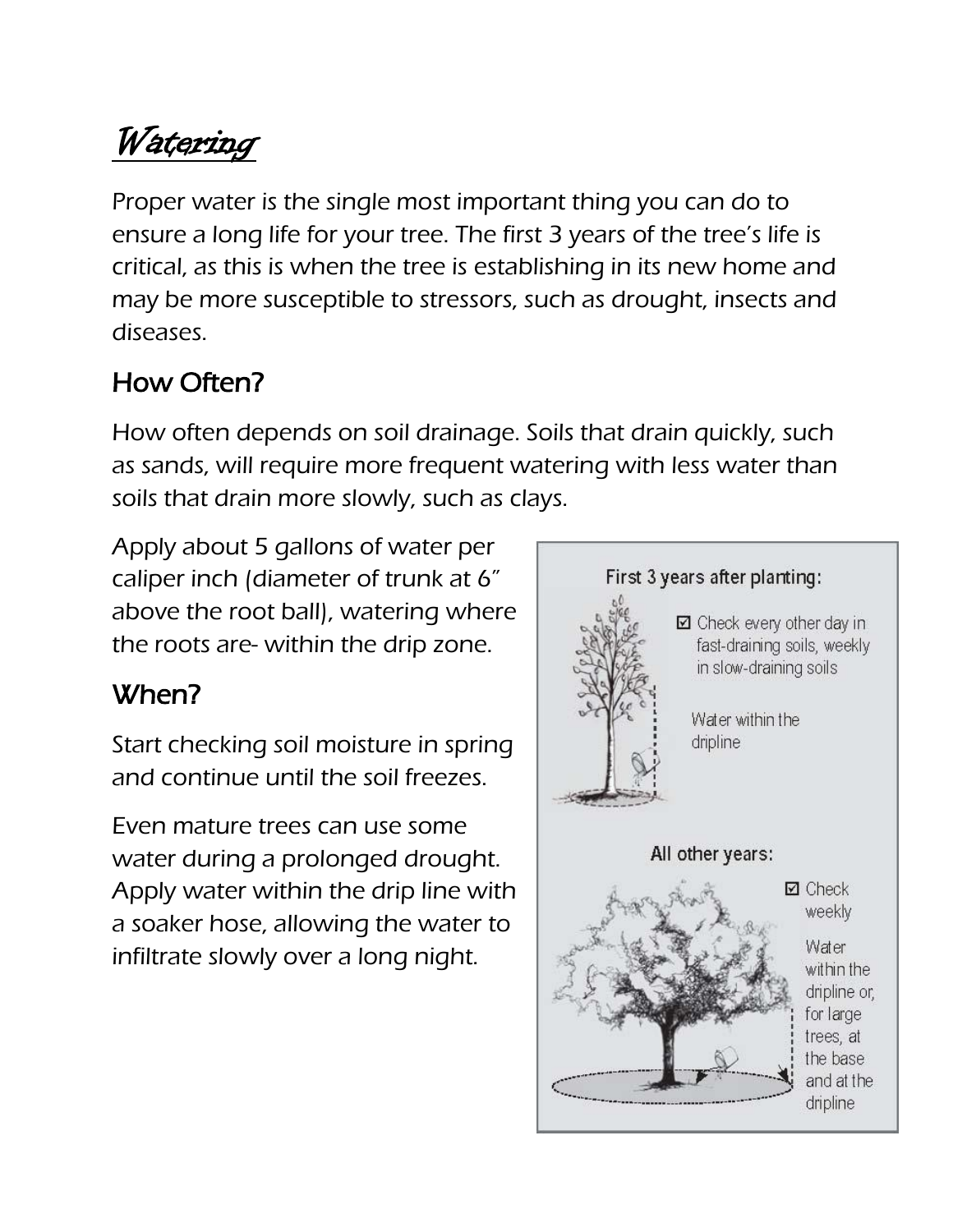## Fertilization

Before applying any fertilizer, always obtain soil samples from the area where the tree is growing. This will show what nutrients are lacking. In general, applying ½ pound per 1,000 sq. ft. of a slow release fertilizer in the fall, then again in the spring is an acceptable practice, and promotes healthy tree growth.

Always make sure to follow the label instructions and avoid getting fertilizer on paved areas, as it can pollute water resources.



#### To Stake or Not to Stake

It is often unnecessary to stake trees. Bare root trees, however, typically require staking because the root system is light when compared to the top portion of the tree, particularly when in leaf.

Stake your tree, if it seems loose or unstable. Stake your tree according to the picture at left. Use wide nylon strapping around the trunk and stake wire into the ground just inside the mulch ring, to avoid conflicts with mowing equipment. There are special stakes called "duckbills" that you can use as tie downs, but small wooden stakes will also work.

Remove the stakes after the 1<sup>st</sup> year.